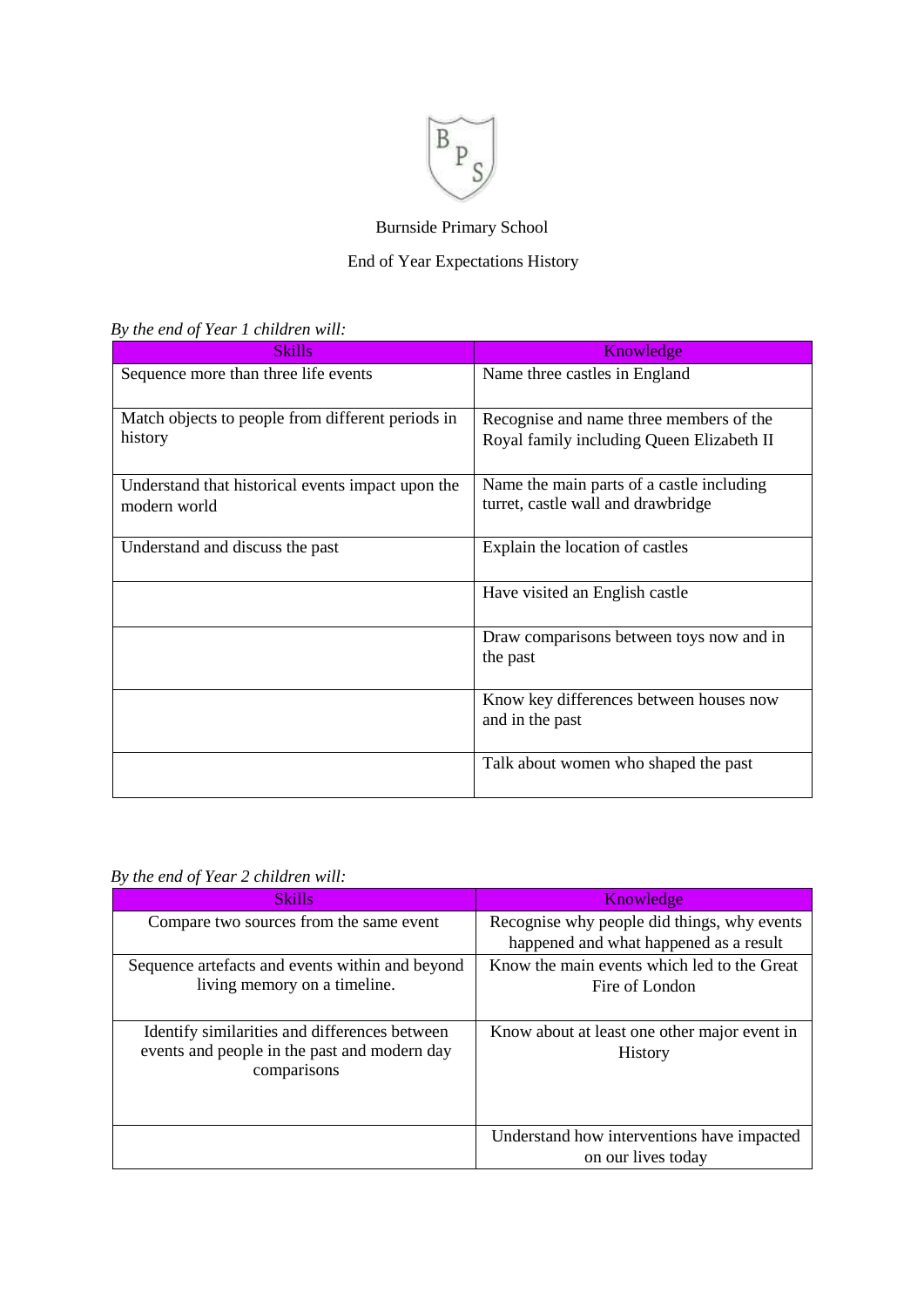| Explain in detail the series of events which led |
|--------------------------------------------------|
| to a famous invention                            |

#### *By the end of Year 3 children will:*

| Skills                                                                      | Knowledge                                                                    |
|-----------------------------------------------------------------------------|------------------------------------------------------------------------------|
| Sequence events, sources and artefacts                                      | Know the three sub periods of the Stone Age                                  |
| Identify reasons for actions                                                | Understand the key factors affecting survival<br>during the Stone Age period |
| Identify and give reasons for the different ways<br>the past is represented | Describe the significance of pyramids during a<br>set time period            |
| Compare and evaluate different sources                                      | Know similarities and differences between the<br>Mayans and Ancient Egypt    |
|                                                                             | Identify the main changes in the locality through<br>time                    |
|                                                                             | (Children draw upon previously studied periods)                              |

## *By the end of Year 4 children will:*

| <b>Skills</b>                                    | Knowledge                                        |
|--------------------------------------------------|--------------------------------------------------|
| Sequence events, sources and artefacts within    | Know some major achievements and legacies        |
| and beyond the period studied                    | from the Roman Period                            |
| Look for links and effects of events and actions | Know key facts from an event during the          |
| in a given period of history                     | Roman period                                     |
|                                                  |                                                  |
| Explain why particular events in history         | Recall the main factors of the Romanisation of   |
| occurred                                         | <b>Britain</b>                                   |
|                                                  |                                                  |
| Identify how historical actions impact upon our  | To know the main characteristics of the invaders |
| lives today                                      | and settlers (Normans, Vikings, Anglo-Saxons)    |
| Choose relevant information to answer a key      | To know about a key area/event in the time       |
| question                                         | period and its impact on our lives today         |
|                                                  | (Children to revisit previous periods in history |
|                                                  | as part of this unit)                            |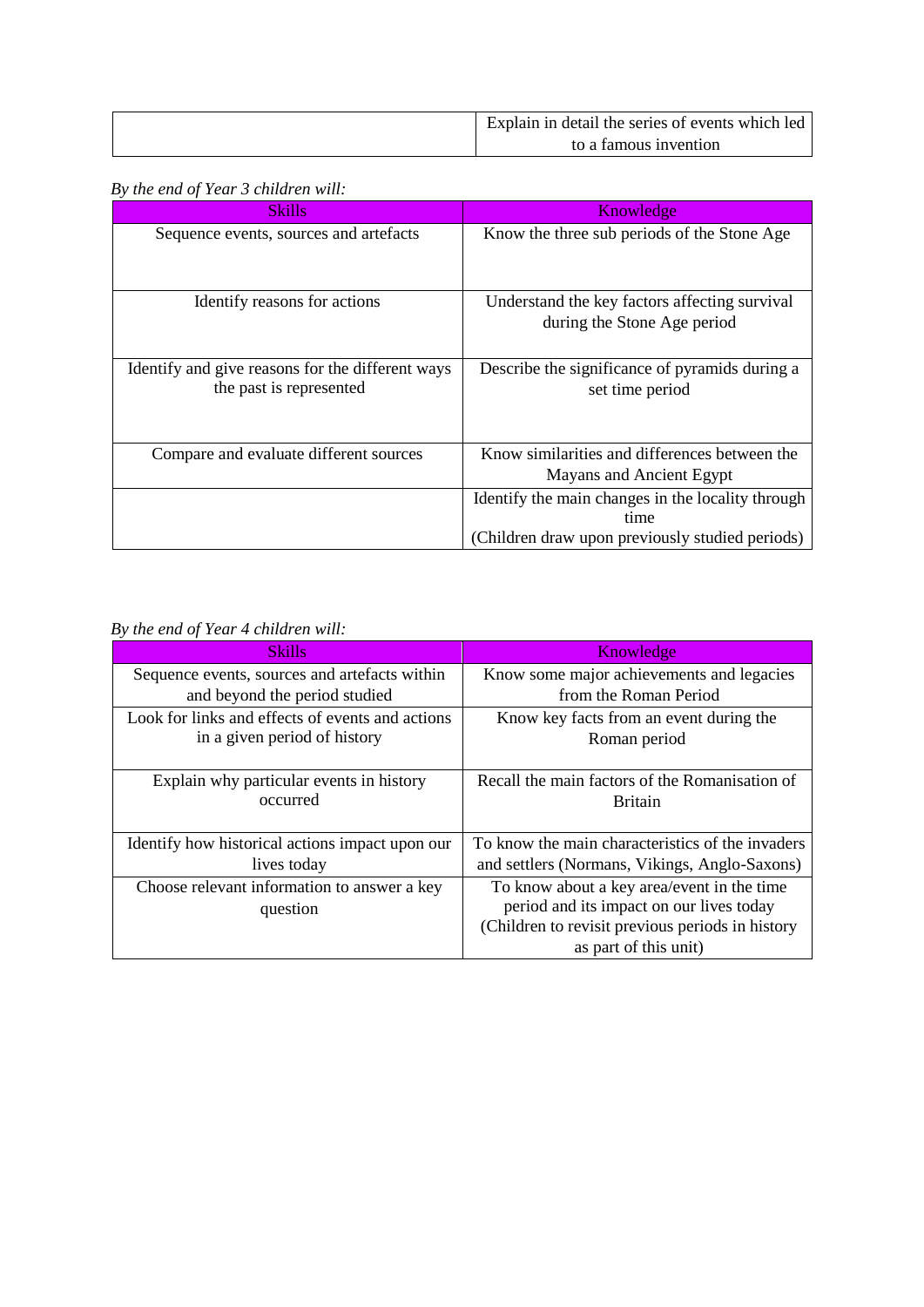| <b>Skills</b>                                                                                              | Knowledge                                                                                                                              |
|------------------------------------------------------------------------------------------------------------|----------------------------------------------------------------------------------------------------------------------------------------|
| Sequence key events, sources and artefacts<br>within and beyond the period studied and make<br>comparisons | Know the main ways an ancient civilisation has<br>impacted on our modern lives (Draw upon prior<br>knowledge of ancient civilisations) |
| Compare different perspectives in a specific time<br>period eg. Men and women, soldiers and<br>civilians   | Explain the legacy that the Ancient Greeks left<br>hehind                                                                              |
| Examine causes and results of events within and<br>beyond the time period                                  | Compare and contrast the modern day royal<br>family with Tudor monarchs                                                                |
| Compare sources critically                                                                                 |                                                                                                                                        |
| Draw conclusions about a historical event based<br>on sources from different points of view                |                                                                                                                                        |
| Begin to identify primary and secondary sources                                                            |                                                                                                                                        |
| Select relevant information to answer an open<br>ended question about a significant event in<br>history    |                                                                                                                                        |

*By the end of Year 6 children will:* 

| <b>Skills</b>                                  | Knowledge                                     |
|------------------------------------------------|-----------------------------------------------|
| Sequence key events, sources and artefacts     | Know the main features of war in the past and |
| within and beyond the period studied and draw  | present                                       |
| conclusions                                    |                                               |
| Find out about beliefs, behaviour and          | Explain how war has changed over time         |
| characteristics of people, recognising         |                                               |
| similarities and differences                   |                                               |
| Evaluate how events in history have shaped our |                                               |
| modern world                                   |                                               |
|                                                |                                               |
| Compare sources critically and compare their   | Describe the impact of conflict upon our      |
| validity                                       | modern lives                                  |
|                                                | (Children draw upon knowledge base regarding) |
|                                                | conflicts through time)                       |